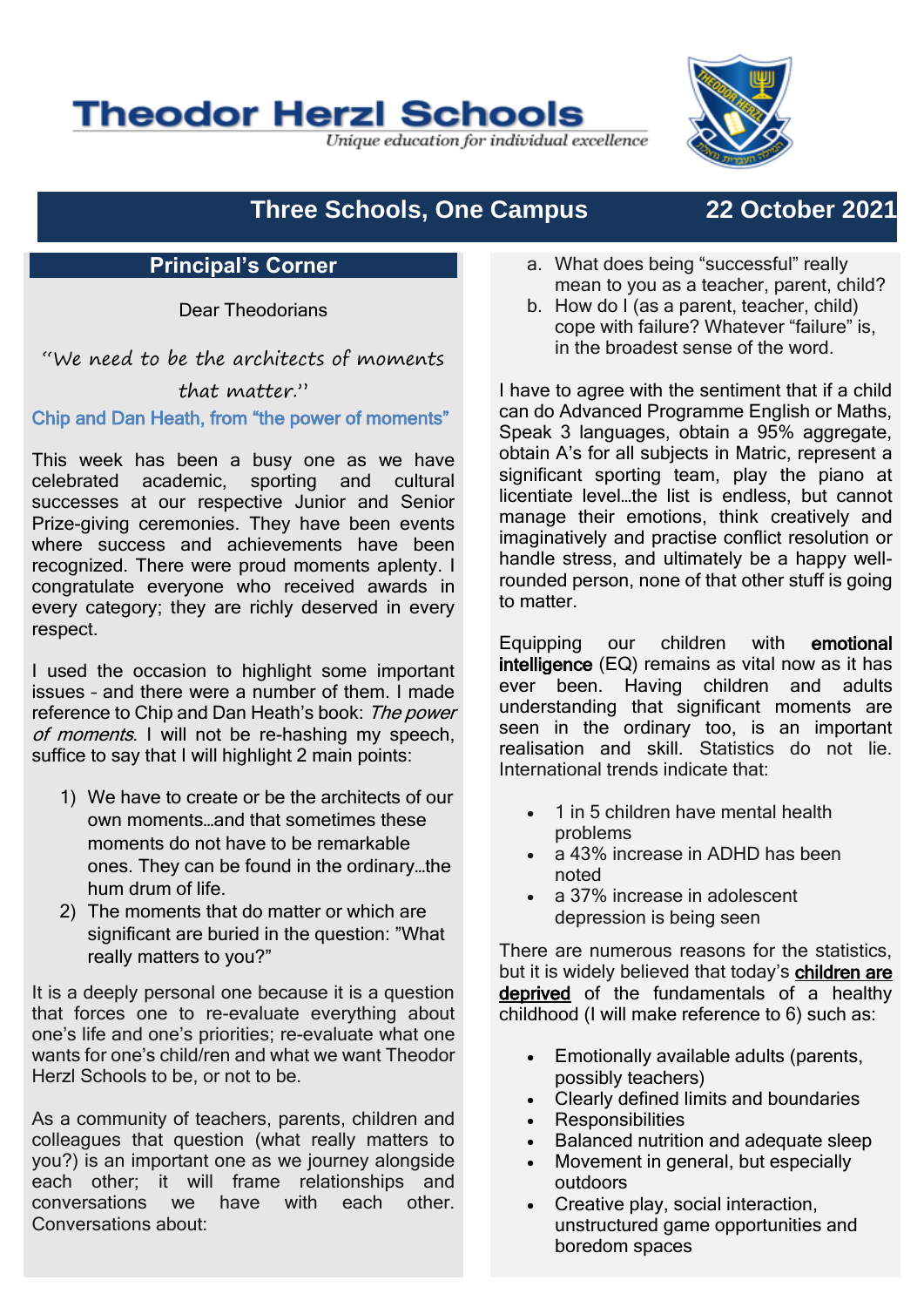What matters to me/us at Theodor Herzl is having a happy, well-rounded child/ young man or woman. I make reference to a poignant video/advertisement depicting Elton John as well as a more than meaningful and powerful poem entitled "If this time" by Kevin McCormack. It is also presented in video format. They are both powerful messages, touching on the sentiments mentioned above. They are worth watching.

The links are: video Elton John: <https://www.youtube.com/watch?v=DShEAPKV0EU> Poem, "In this time.": https://www.youtube.com/watch?v=vFRlV-9nFAI

Again, I thank you for your support of the various functions this week and I wish you a blessed weekend and week ahead.

**Viktor**

Viktor Kurz

Executive Principal

## **We are proud of…**

Rebecca Roux who is a member at the Kings Beach Surf Lifesaving Club. She is part of the u/9 team that took part in the 2021 DHL South African Lifesaving Championships. Their team finished 4th in the country.



## **Pre-Primary Fun**

Our brave Theodorables loved meeting some of Mark Marshall's reptilian friends during his visit to the Pre-Primary School.



## **Primary School Activities**

Four young Theodorians recently joined the 1<sup>st</sup> Walmer Cubs/Scouts SA Club. Their *Investiture* took place last Friday at the Walmer Scouts Hall where they recited the Cub Promise and Cub Law with so much pride. Enjoy learning new skills in the Wolf Cub Pack.



Old Theodorian, Kasvia von Memerty, adjudicated our Primary School Public Speaking Competition this week. Congratulations to our Junior winners: 1<sup>st</sup> Tamishka Reddy, 2<sup>nd</sup> Troy Bisscoff, 3<sup>rd</sup> Taylor Hawkins and Senior winners: 1<sup>st</sup> Max Schewitz, 2<sup>nd</sup> Adrienne Schmidt, 3rd Haroon Aslam.